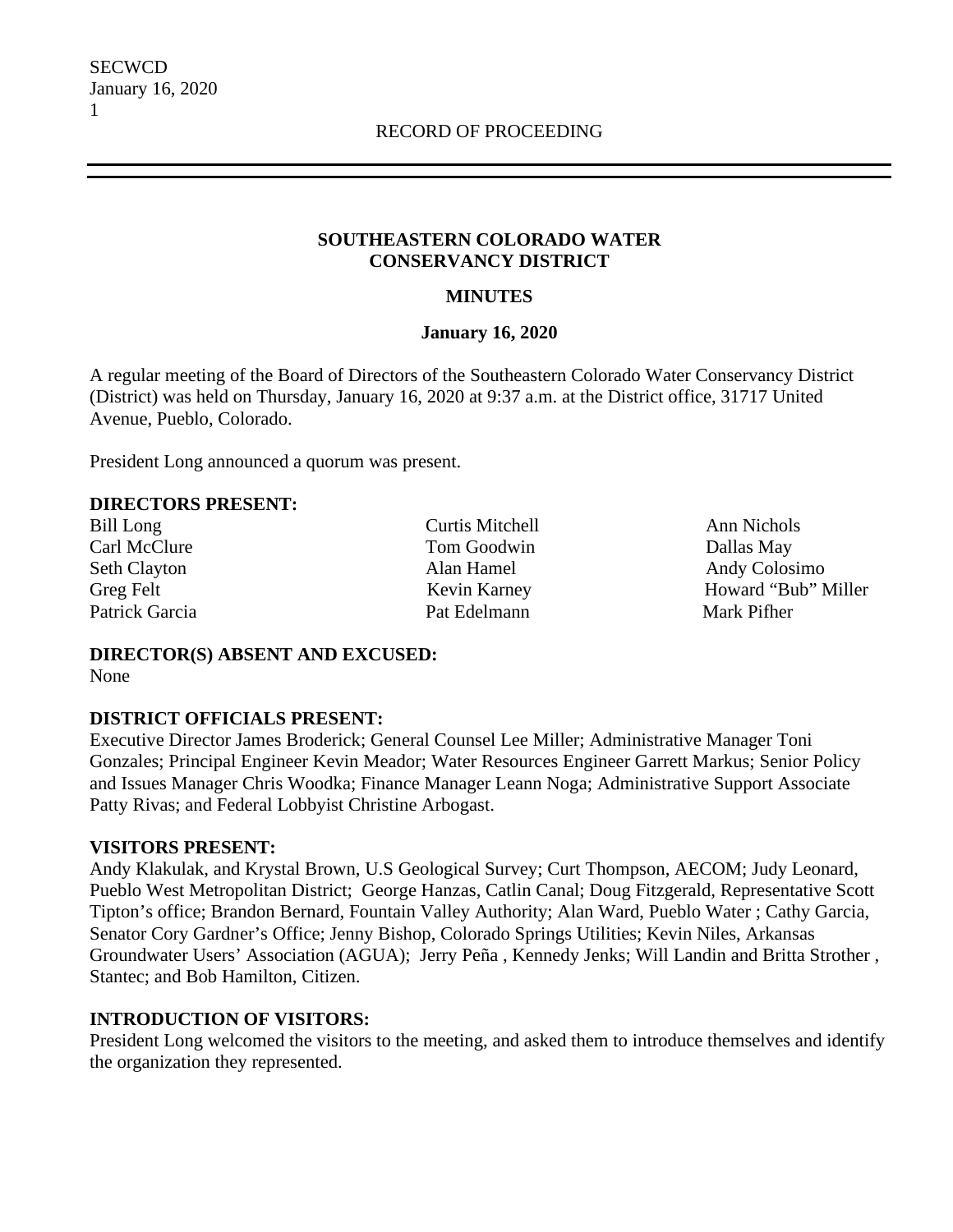## **APPROVAL OF MINUTES:**

President Long said the minutes of the December 5, 2019 Board meeting were posted to the Board website for review, and asked if there were any corrections or additions. Hearing none, Mr. Garcia moved, seconded by Mr. Karney, to approve the minutes. Motion unanimously carried.

## **FINANCE COMMITTEE REPORT:**

Treasurer Nichols reported the financial statements for November 2019 and DRAFT December 2019 were posted to the Board website for review. Ms. Nichols moved, seconded by Mr. Clayton, for acceptance of the November 2019 and DRAFT December 2019 financial statements and payment of the January 2020 bills. Motion unanimously carried.

### **CONSENT ITEMS:**

None

#### **ACTION ITEMS:**

FINANCE STRATEGY AND SUSTAINABILITY STUDY FINAL REPORT Mrs. Noga reported on the Final Report dated January 2, 2020 which the Board was provided a copy for viewing online.

The Executive Committee and the Board of Directors as a whole, spent much of 2019 focused on the Financial Study. During the Finance Study the following major subjects were discussed:

- 10-year Finance Plan
- 20-year Capital Improvement and Project Plan
- Reserves
- Cost of Service
- Rate Design
- Policies

The Draft Financial Strategy and Sustainability Study was presented to the Board of Directors in October 2019. All members of the Board recognized that the District needs additional revenue to meet the requirements identified in the cost of service analysis. In November 2019, the Board implemented a portion of the study recommendations. The Board voted to increase Project water from \$7 to \$13.14 per acre-foot and Return Flow rates from \$6 to \$12 per acre-foot. The Board determined that discussion was needed regarding the following subjects, before the full rate recommendation of the study could be implemented.

The Board will continue the following discussions during the first quarter of 2020:

- 1) Carry-over Storage charges;
- 2) Winter water charges;
- 3) Return Flow charges;
- 4) Split or uniform rates for M&I and Agriculture.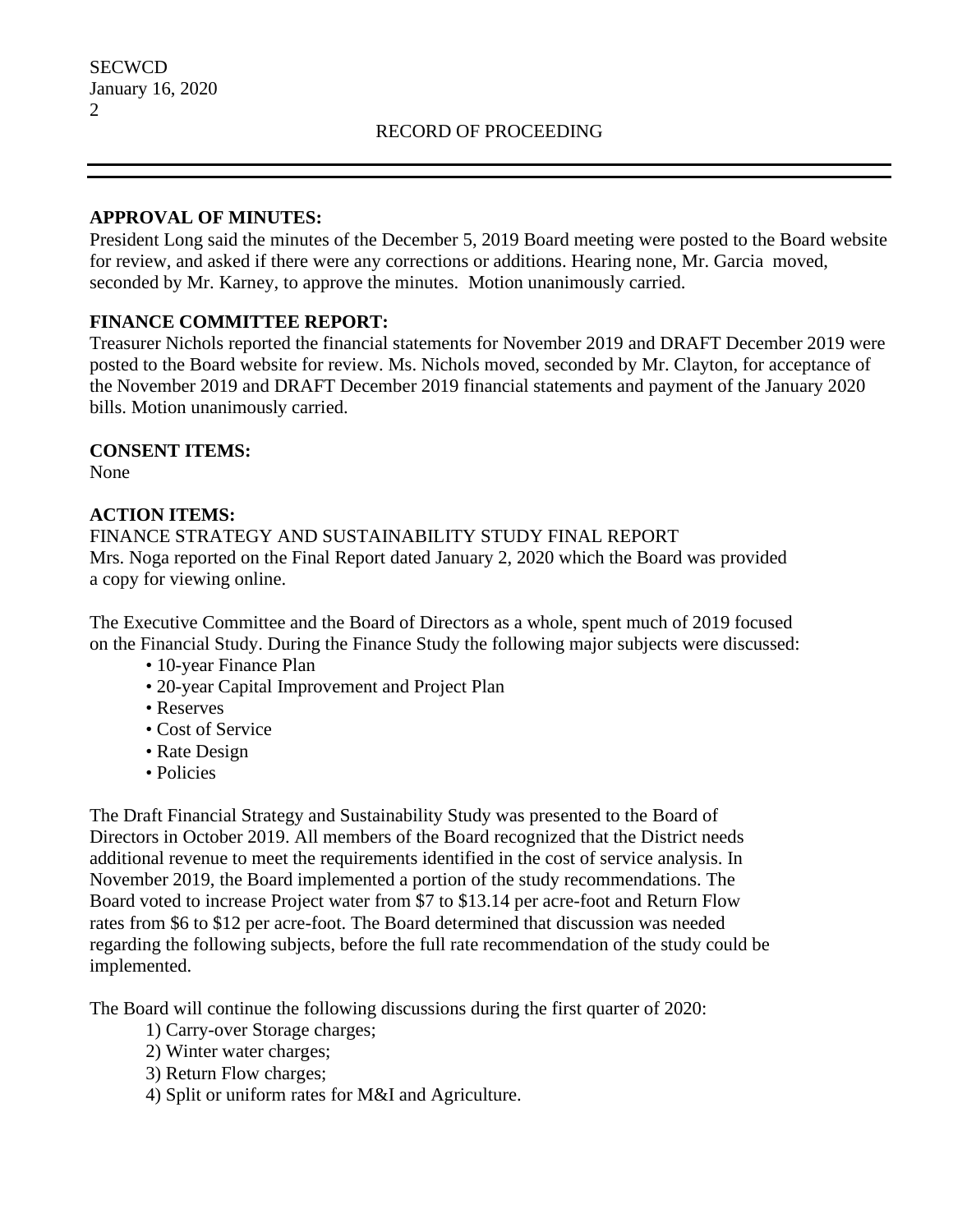**SECWCD** 

3

Since the Board of Directors reviewed the Draft Finance Report in October, *section 6 Preferred Water Rate Design* has been completed. This section summarized that action taken by the Board of Directors regarding Water Rate adjustments for 2020. In addition, the information used in all workshops and the newly adopted policies have been added to the Appendices.

Suggested motion that the Board of Directors accept the Final Financial Strategy and Sustainability Study dated January 2, 2020. Mr. Hamel moved, seconded by Mr. Garcia the Board approve The Final Report. Motion unanimously carried.

# JACOBS PROFESSIONAL SERVICE AGREEMENT AMENDMENT: ANALYSIS OF SURCHARGE RATES

Mrs. Noga reported staff has worked with Jacobs to create a scope of work for the analysis of surcharges rates. There are a number topics the Board plans to discuss in the first quarter of 2020, but the discussion of surcharge rates will occur during and at the completion of this analysis.

The scope of the Jacobs Service Agreement Amendment 1 includes:

The 2019 Study COS isolated revenue and expenses pertaining only to the Project water rate – and excluded surcharges. Jacobs will research the original policy and methodology used to allocate costs among customers as the basis for existing surcharges. This analysis includes surcharges on water sales, Return Flows, Winter water, excess capacity, and municipal carryover Project water. Regardless of the availability of formal-documentation, Jacobs together with SECWCD will gain a more thorough understanding (and will document) the services and functions associated with surcharges in order to properly allocate costs and adjust rates. Potential double-charging or common cost recovery objectives between rates and surcharges will be identified.

Jacobs will prepare a financial analysis of the impact of the elimination or modification of surcharges and upon water sales and storage rates for 2021 and beyond. The revenue generating capacity of the SECWCD's various charges (Project water, storage charges, and other charges) will be quantified and compared for the Executive Committee and/or Board's consideration. Surcharges generate approximately \$600,000 in annual revenue for the SECWCD. Financial plan scenarios that forecast potential revenues against revenue requirements with and without surcharges will also be prepared for the Executive Committee and/or Board's consideration. In the event that surcharges may need to be reduced or eliminated, compensatory modifications to other rates and charges will be quantified and proposed for the Executive Committee and/or Board's consideration.

Jacobs has developed and delivered a financial planning model that represents then-current data and information. Building from the 2019 financial plan and model, Jacobs will utilize the updated data and policy direction to refine the existing financial model. This updated model will serve as a revised (assuming 2019 existing conditions) model for this Amendment No. 1. It will not incorporate other financial planning policy decisions, such as the inclusion of "Year 11" capital improvement planning projects, changes to cost transfer assumptions, or changes in budget priorities and amounts. The Board was provided a copy of Jacobs Professional service agreement Amendment 1.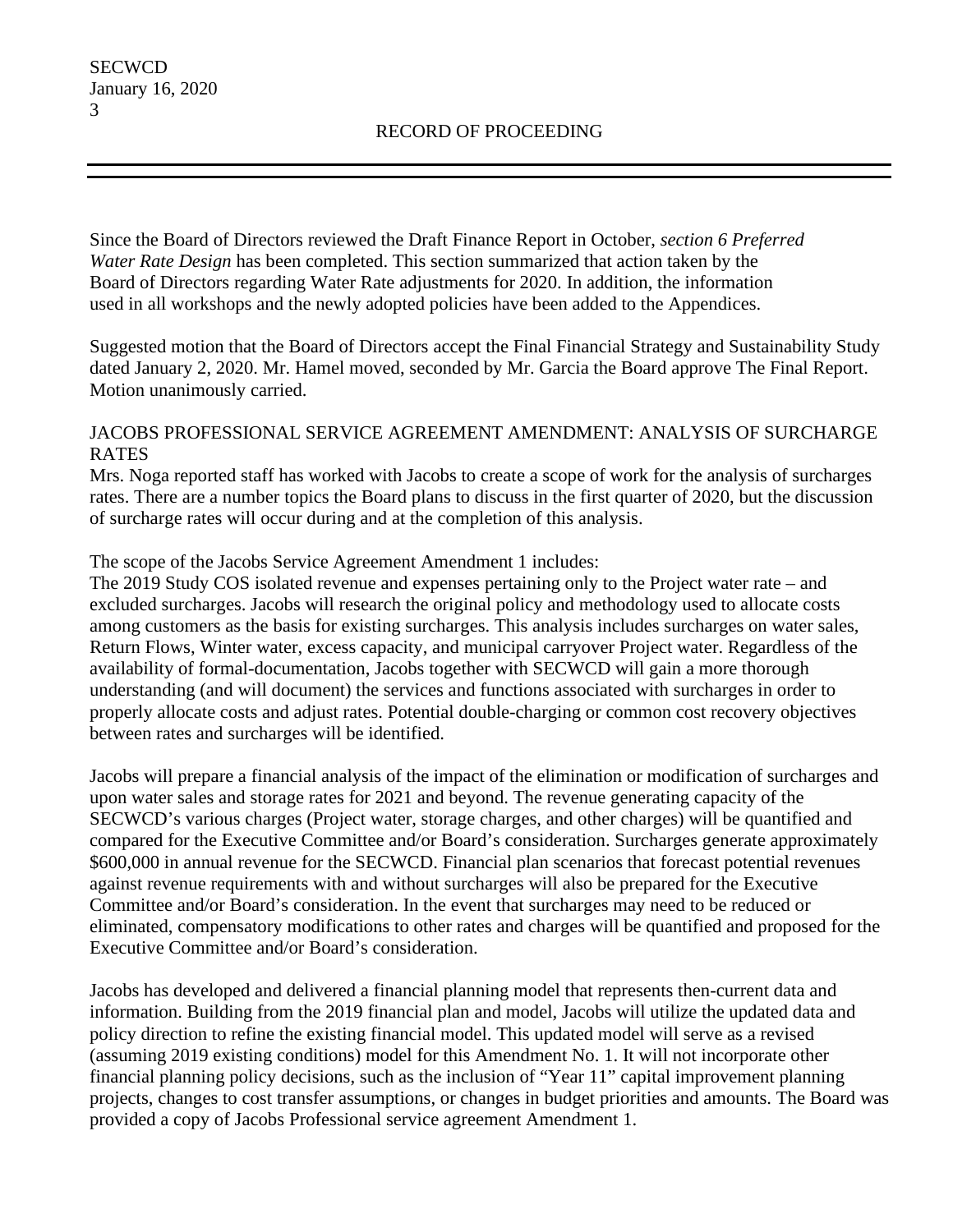Suggested Motion that the Board of Directors approve the Jacobs Professional Services Agreement Amendment 1 to complete an analysis of surcharge rates. Mr. Clayton moved, seconded by Mr. Hamel, the Board approve The Jacobs Professional Service Agreement Amendment. Motion unanimously carried.

# OPEN MEETING RESOLUTION NO. 2020-01D

Mr. Lee Miller reported a Resolution Relating to the Compliance by the Southeastern Colorado Water Conservancy District with the Colorado Open Meeting Law is required under Colorado Revised Statute §37‐ 45‐101 *et seq*. This resolution defines where the public notice of each meeting will be posted at least 24 hours prior to a meeting. After the approval of the resolution, notice will be sent to the County Clerk and Recorder of each of the nine counties within the District boundaries. The Board was provided a copy of the Resolution No. 2020-01D and memorandum to the County Clerk and Recorder.

Suggested motion to adopt Resolution No. 2020‐01D, A Resolution Relating to the Compliance by the Southeastern Colorado Water Conservancy District with the Colorado Open Meeting Law. Mr. Pifher moved, seconded by Mr. May, the Board approve Resolution 2020-01D. Motion unanimously carried.

# STATEMENT OF OPPOSITION IN APPLICATION OF BASALT WATER CONSERVANCY DISTRICT CASE NO. 19CW3143 (Div. 5)

Mr. Lee Miller reported the Basalt Water Conservancy District (BWCD) filed an application for (1) an appropriative right of exchange from Ruedi Reservoir up the Fryingpan River and Ivanhoe Creek to Ivanhoe Reservoir, and (2) an area-wide plan for augmentation for diversions up to 3.0 cfs total in the upper Fryingpan River basin upstream of Ruedi Reservoir. Such an application by BWCD was contemplated by the 2018 settlement agreement between Aurora and several West Slope parties in the Busk-Ivanhoe change case (Case No. 09CW142, Water Division 2). The District consented to the Aurora-Busk Ivanhoe change decree resulting from that settlement, but its consent did not limit the District's ability to oppose or participate in BWCD's current application.

The District's decreed water rights in the Fryingpan River drainage are subject to minimum stream flow requirements measured at the Thomasville Gage, as well as required bypass flows at several Fry-Ark diversion structures, including the diversion on Ivanhoe Creek. The operation of BWCD's exchange may deplete the flow of the river at the Thomasville Gage and the water available for Project diversion and stream flow bypass at the Ivanhoe Creek diversion structure, thus causing injury to the District's water rights. In addition, diversions by the structures augmented under BWCD's augmentation plan may deplete Thomasville Gage flows and thereby impact Project diversions. Moreover, depletions within the upper Fryingpan River basin would reduce inflows into Ruedi Reservoir and, if not properly augmented, would impact Ruedi Reservoir's ability to fill and ultimately affect the Fryingpan-Arkansas Project's ability to divert under the Boustead Enlargement decree.

Staff and counsel recommend filing a Statement of Opposition to obtain more information about BWCD's proposed exchange and augmentation plan and to ensure that appropriate terms and conditions are included in the decree to prevent injury to the Fryingpan-Arkansas Project's water rights.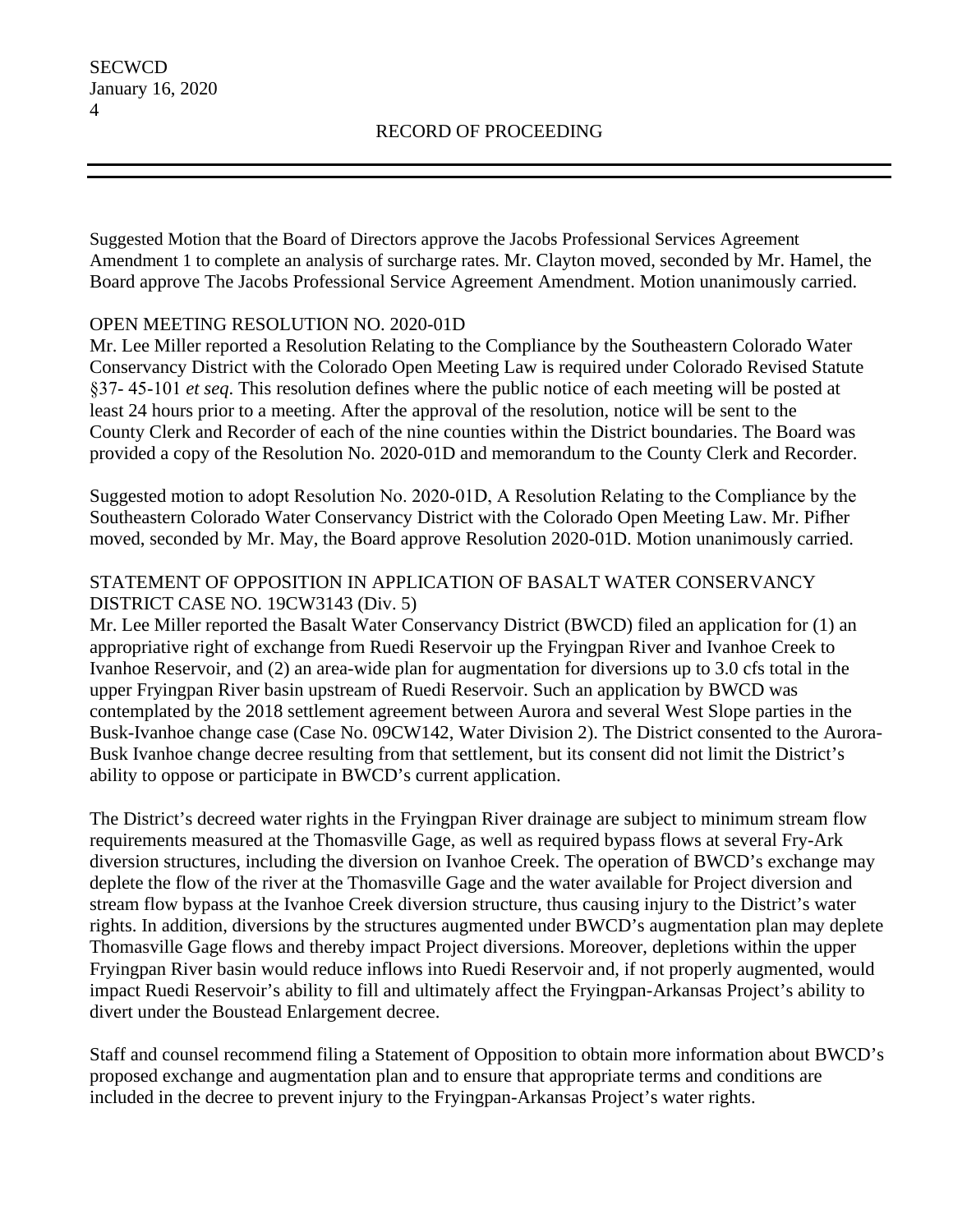Suggested motion that the District Board authorize Special Water Counsel to file a Statement of Opposition to the Application of Basalt Water Conservancy District in Case No. 19CW3143. Mr. McClure moved, seconded by Mr. Pifher, the Board approve Statement of Opposition in Application of Basalt Water Conservancy District Case No. 19CW3143. Motion unanimously carried.

# APPROVAL OF STIPULATION IN THE APPLICATION OF LOWER ARKANSAS WATER MANAGEMENT ASSOCIATION, CASE NO. 18CW3072

Mr. Lee Miller reported Case No. 18CW3072 is LAWMA's application to add four wells to its augmentation plan decreed in Case No. 02CW181. The Application further seeks to add greenhouse irrigation as an allowable use of water diverted pursuant to the augmentation plan and to confirm the consumptive use percentage for greenhouse irrigation.

The District's objectives in this case are to ensure that: (1) the proposed decree includes the terms and conditions required by the Amended and Restated Agreement between LAWMA and Southeastern dated September 6, 2017 ("2017 Agreement"), which assure protection of and compliance with the terms and conditions imposed in the Case No. 02CW181 decree; (2) Project water, Project water Return Flows, and Project Facilities are used only for authorized purposes; (3) all depletions to the Arkansas River are replaced in an appropriate time, place, and manner; and (4) the Court retains jurisdiction for an appropriate time frame.

The proposed decree includes language consistent with the 2017 Agreement ( $\P$ [[10, 18, 20, and 37). These terms confirm that this decree does not change any provisions of the 02CW181 Decree, other than the inclusion of the additional structures into the augmentation plan and the addition of greenhouse irrigation as an allowable use of water (¶ 37); that LAWMA shall account for and replace the out-of-priority stream depletions caused by pumping the additional augmented structures with fully consumable water, in accordance with the 02CW181 Decree (¶10); that the additional structures will be incorporated into the 02CW181 accounting and projection (¶ 18); and that the terms and conditions of this decree and the 02CW181 Decree are adequate to ensure that no injury to vested water rights and no violation of the Arkansas River Compact will result from the operation of the augmentation plan (¶20). The proposed decree also states that hemp and other crops will be irrigated pursuant to the augmentation plan, but that the augmentation plan will not support the irrigation of marijuana unless the cultivation of marijuana becomes legal under federal law (¶ 10.1). This language operates as a complete prohibition on the use of the augmentation plan to replace depletions caused by marijuana cultivation, and thus ensures that no Project water or Project facilities will be used to support the irrigation of marijuana, for as long as such use remains illegal under federal law. The proposed decree also includes appropriate terms, consistent with the 02CW181 Decree, that provide for the Court's retained jurisdiction over LAWMA's augmentation plan and the operation of the additional structures in the plan (¶¶ 38, 39, and 40).

There was discussion as to what substances were included in the language. Mr. Lee Miller replied that this particular issue pertained to green houses that were growing Marijuana. The District does not separate itself from the policies set down by the Bureau of Reclamation.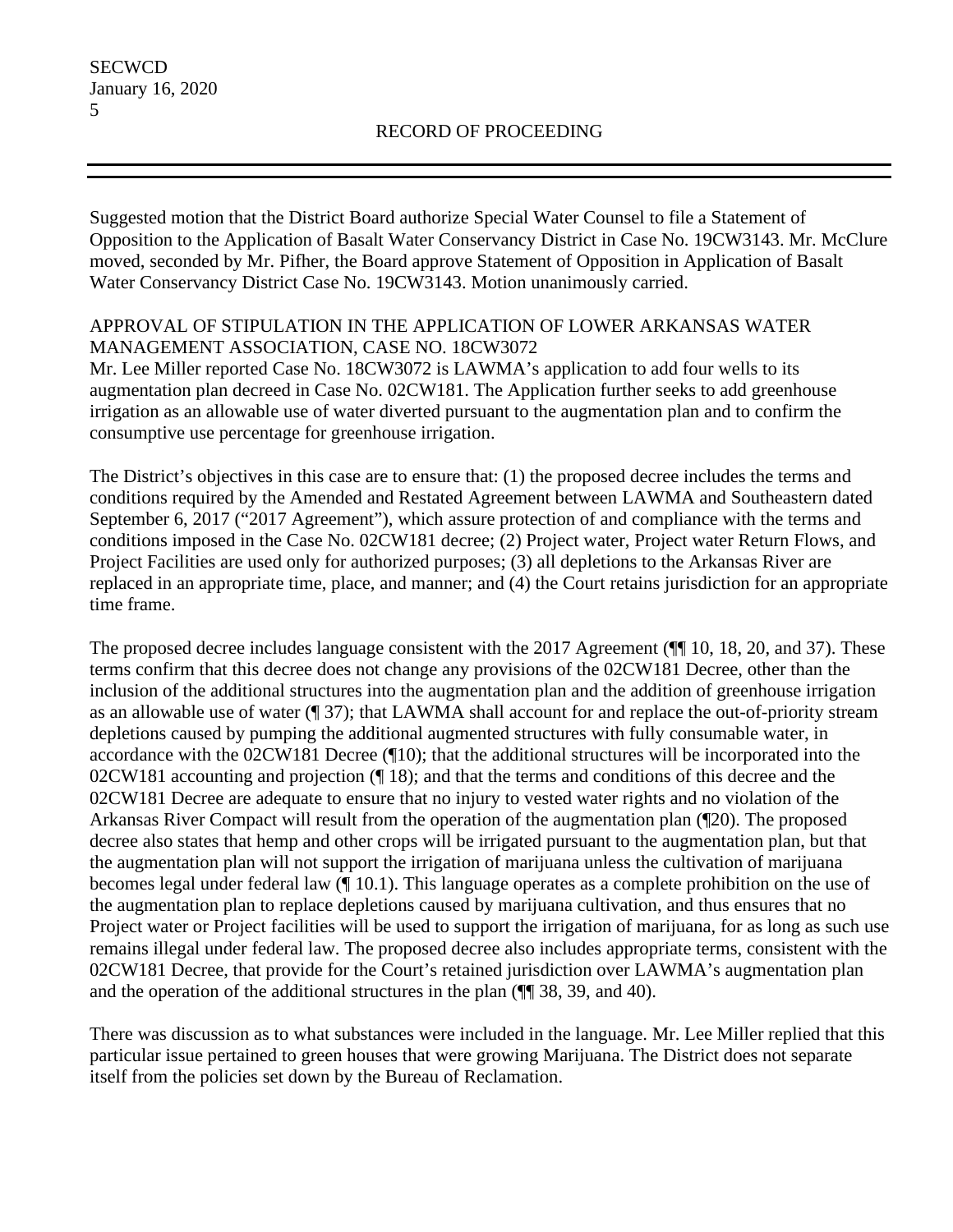Mr Broderick said the Allocation Committee will discuss the matter further of how to allocate between acreage as compared to green houses.

Suggested motion to authorize Special Water Counsel to execute a stipulation in the LAWMA's Case No. 18CW3072, consenting to entry of a decree in the case that is no less restrictive on LAWMA and no less protective of the District than the proposed decree dated July 19, 2019. Mr. Goodwin moved, seconded by Mr. Garcia, the Board approve Approval of Stipulation of Lower Arkansas Water Management Association, Case No. 18CW3072. Motion carried with Mr. May abstaining.

## **PRESENTATIONS:**

# FINANCIAL DISCUSSION PART 1: WATER RATE ELEMENTS

Mr. Woodka reported water rates and surcharges are the primary revenue source for the Water Activity Enterprise. Water rates recommended under the Financial Strategy and Sustainability Study (Financial Study) would generate a projected \$508,000 in additional revenues for FY 2020. Water rates approved by the Board on November 21, 2019, would generate \$303,000 in additional revenue, a difference of about \$205,000.

Stakeholders received a letter outlining the Board's actions following the November 2019 meeting. The letter was accompanied by tables showing the 2019 water storage and sales rates, the rates proposed in "Option 1 Aggressive" in the Financial Study, and the rates approved by the Board for 2020. The Board was provided three attachments: (1) Summary and facts for Uniform vs. Split Rates, Return Flows, Winter water, and Municipal Project Carryover Storage. (2) Water rate elements PowerPoint. (3) November 25, 2019 letter to stakeholders.

The Board agreed that it may choose to alter rates, but will not increase them above the level found in Option 1 Aggressive. The Board also agreed to finish discussion on the financial issues during the first quarter of 2020, in order to have firm rates in place prior to water sales in May 2020.

The rate issues are:

- Uniform vs. Split Rates
- Return Flows
- Winter Water
- Municipal Project Carryover Storage

Staff has broken down each of the four rate issues into fact sheets. The Board was provided a copy of the Water Rights Element PowerPoint , which outlined the recommendations of the Financial Study; provide additional information that came out in the 2019 Financial Study workshops or discussion; detail specific Board action on each item; review the history of each item; discuss the potential budget impact of each item as it relates to the revenue requirement; and options the Board might choose. Mr. Woodka presented a PowerPoint reviewing the following:

- Summary: Rate Revenue difference
- Uniform of split rates
- Return flow rates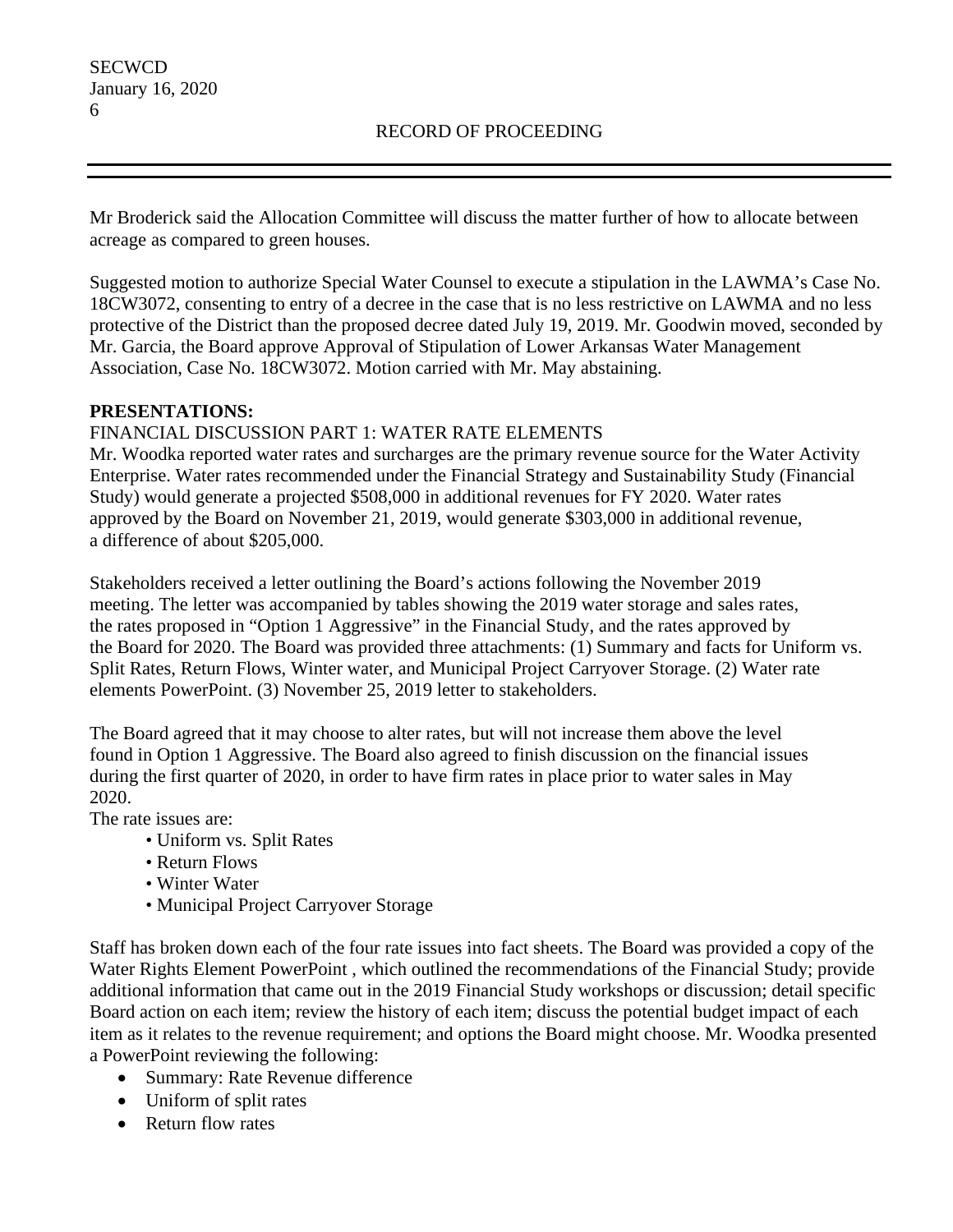**SECWCD** January 16, 2020 7

- Winter water storage rates
- Municipal carryover storage rates

Two other issues will need to be discussed in future Board meetings: Surcharges are being addressed in an amendment to the Jacobs contract that outlines a separate timetable for Board discussion. Further Board discussion also will be needed to resolve the question of how to fund reserves, and at what levels. Mr. Woodka continued the PowerPoint presentation reviewing the following:

- Meeting the revenue requirement
- Surcharges
- Reserve funds
- Return flow rates
- Winter water rates
- Municipal Project water carryover charges

The Board was provided a copy of the November 25, 2019 letter to the stakeholders.

President Long said the 2020 Budget will be reviewed to look at reserves and the reserve categories, and to understand what the expenditures are for. President Long said he is trying to decide what committee will be the lead on this issue, the Finance Committee, the Executive Committee, or the Full Board. President Long opened up the discussion to the Board members to express which would be the best fit for working with the staff and Jacobs. After the discussion it was determined that the Finance Committee will be the lead committee for the Jacobs study and report to the full Board/ All committee meetings are open to all Board members and visitors.

The Board will work on the budget, and the Finance Committee will work on the Jacobs study.

# **MONTHLY/QUARTERLY REPORTS:**

U.S. BUREAU OF RECLAMATION REPORT

Roy Vaughan provided a written report reviewing the following:

- As of January 12, 2020, there were 234,067 acre-feet stored in Pueblo Reservoir; 140,798 acre-feet of Project water; 39,001 acre-feet of Excess Capacity water; 42,119 acre-feet of Winter water
- There is currently 104,575 acre-feet of Project space in Pueblo Reservoir and 30,761 acre-feet of space in Turquoise and Twin Lakes Reservoirs
- Charts illustrating storage amounts in Turquoise, Pueblo, and Twin Lakes
- Total M&I Project water in the System
- Project Reservoirs: Turquoise 109%, Twin Lakes 103%, Pueblo 123% as of January 12, 2020
- Total M&I Project water in the System
- Arkansas River Basin Time Series Snowpack Summary, January 14. 2020
- Colorado River Basin Time Series Snowpack Summary, January 14, 2020
- Snow Water Equivalent Fremont, Independence, Ivanhoe, Nast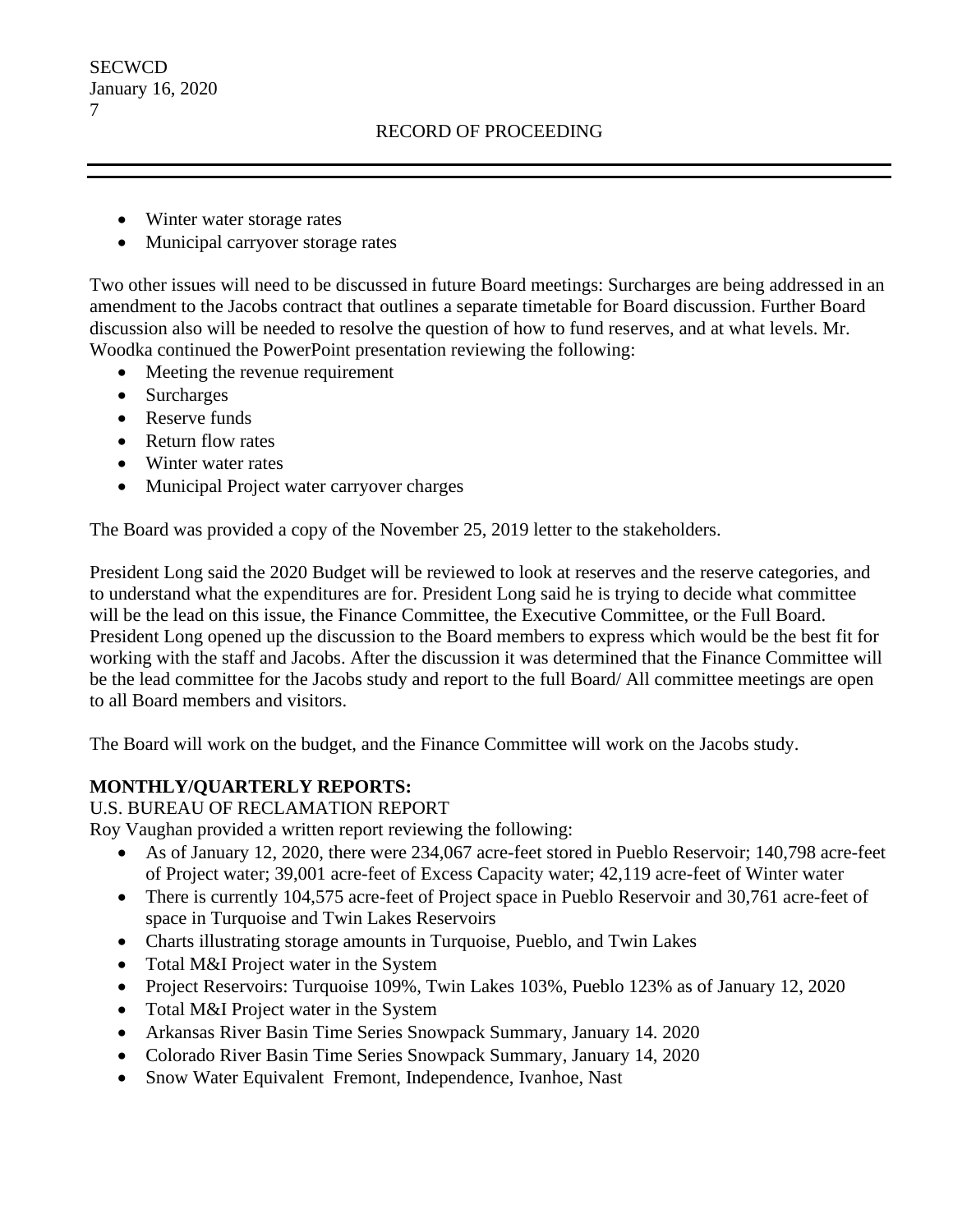## DIVISION ENGINEER'S REPORT

Mr. Tyner provided a written report reviewing the following: During the 2019 calendar year, the Arkansas Basin water supply can be characterized as an above average, wet year (see attached comparison analysis for all years from 1950 through 2019 on the next pages). The indexed water supply placed 2019 a little above the water supply in 2007 and just below the water supply in 2008. It is notable that only five years out of nineteen in the first two decades of the 21st century resulted in an above average water supply in the lower Arkansas Basin (2017 and 2015 were considered very wet years). It is also notable though that three of the last five years were above average and 2020 appears to have prospects for being an above average year as well. Charts followed titled:

- Year Ranking, Very Dry to Very Wet from Composite Index Flows
- Year-Type by Composite Index Flow Data

With storage holding such great importance in the Arkansas Basin, the Pueblo Winter Water Storage Program continues to have relatively strong yields. Although the 2018-2019 storage season was below the twenty year average, the 2019-2020 storage season shows promise of being better, but likely still a little below average.

A Chart followed titled:

• Winter Water Storage by Year

Potential spills from Pueblo Reservoir each spring have become chronic over the past five years as depicted in the graph on the last page of this report. During the winter storage season, prior to April 15, storage can invade the flood control space above the top of conservation storage, but must be evacuated by April 15. Multiple entities have been in a scramble in each of the past five years to avoid losing water stored in excess capacity accounts that are high in the spill order for the reservoir.

A Chart followed titled:

• Pueblo Reservoir Content

# U.S. GEOLOGICAL SURVEY REPORT

Krystal Brown provided a written report reviewing the following:

- Water-Quality Issues of Concern, Salinity
- Relation between Specific Conductance and Total Dissolved Solids
- Relation between Specific Conductance and Discharge
- Specific Conductance Concentrations 2019 Daily Value Median

<https://www.epa.gov/sites/production/files/2018-03/documents/dwtable2018.pdf>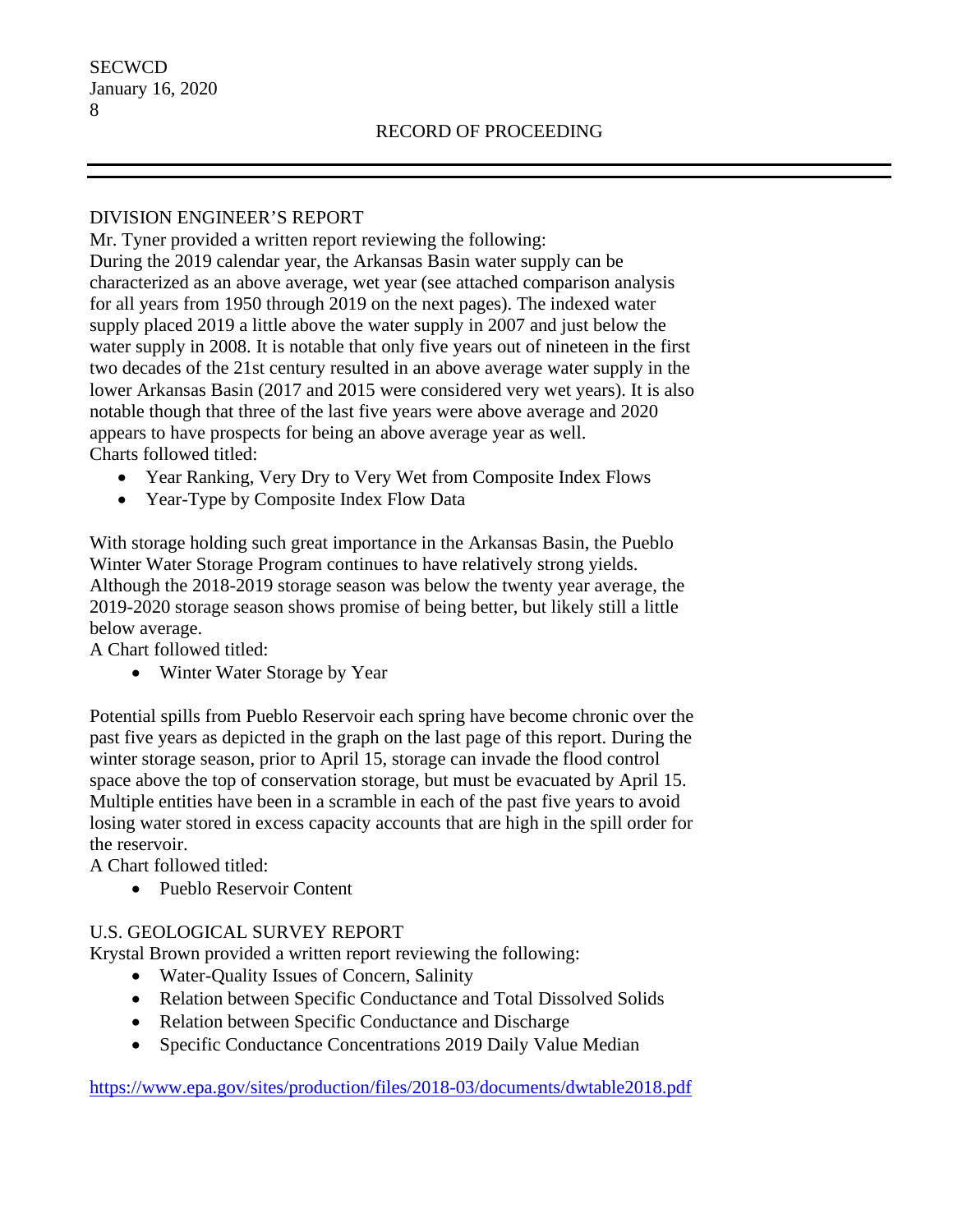## STATE LEGISLATION UPDATE

Mr. Lee Miller provided a written report stating the second regular session of the 72nd General Assembly convened on January 8, 2020. The session will run not later than May 6, 2020. A copy of the deadline schedule for the 2020 session is attached.

During the session the District participates in the Colorado Water Congress State Affairs Committee, which meets most Mondays during the session. Lee Miller was recently selected to be one of the vice chairs for the committee.

Several water bills have already been filed for consideration for this session.

a. HB20‐1037 Concerning the Colorado Water Conservation Board's authority to augment stream flows with acquired water rights that have been previously decreed for augmentation use (Arndt and Coram)

b. HB20‐1042 Concerning a modification of the notice requirements for manufacturers of perfluoroalkyl and polyfluoroalkyl substances (Valdez and McKean/Moreno/Tate)

c. HB20‐1069 Concerning the inspection of water wells (Saine/Titone and Sonnenberg/Coram)

d. HB20‐1072 Concerning a requirement that the University of Colorado study potential uses of emerging technologies to more effectively manage Colorado's water supply, and, in connection therewith, making an appropriation,

conditioned on the receipt of matching funds from gifts, grants, and donations (Arnt/Saine and Sonnenberg/Bridges)

e. SB20‐008 Concerning the enhancement of penalties for criminal violations of water quality laws (Winter and Jackson/Hooton)

f. SB20‐024 Concerning the inclusion of public input in the development of a State Water Resources Demand Management Program

(Coram/Donovan/Bridges/Sonnenberg and Arndt/Catlin/Saine/Titone)

g. SB20‐048 Concerning a study to consider the strengthening of the prohibition of speculative appropriations of water (Donovan/Coram/Bridges and Roberts/Catlin/Arndt/Titone)

As we learn more about these bills we will update the Board on these and other bills that may be filed. The Board was provided the deadline schedule for the 2020 General Assembly.

As some of you may know, Representative Kimmi Lewis passed away recently. Richard Holtorf has been selected by a vacancy committee and was sworn in on January 7, 2020. Representative Holtorf is a rancher from Washington County.

# COLORADO RIVER ISSUES STATUS

Mr. Lee Miller provided a written report stating U.S. Secretary of the Interior David Bernhardt addressed the Colorado River Water Users Association's annual conference on December 13, 2019, where he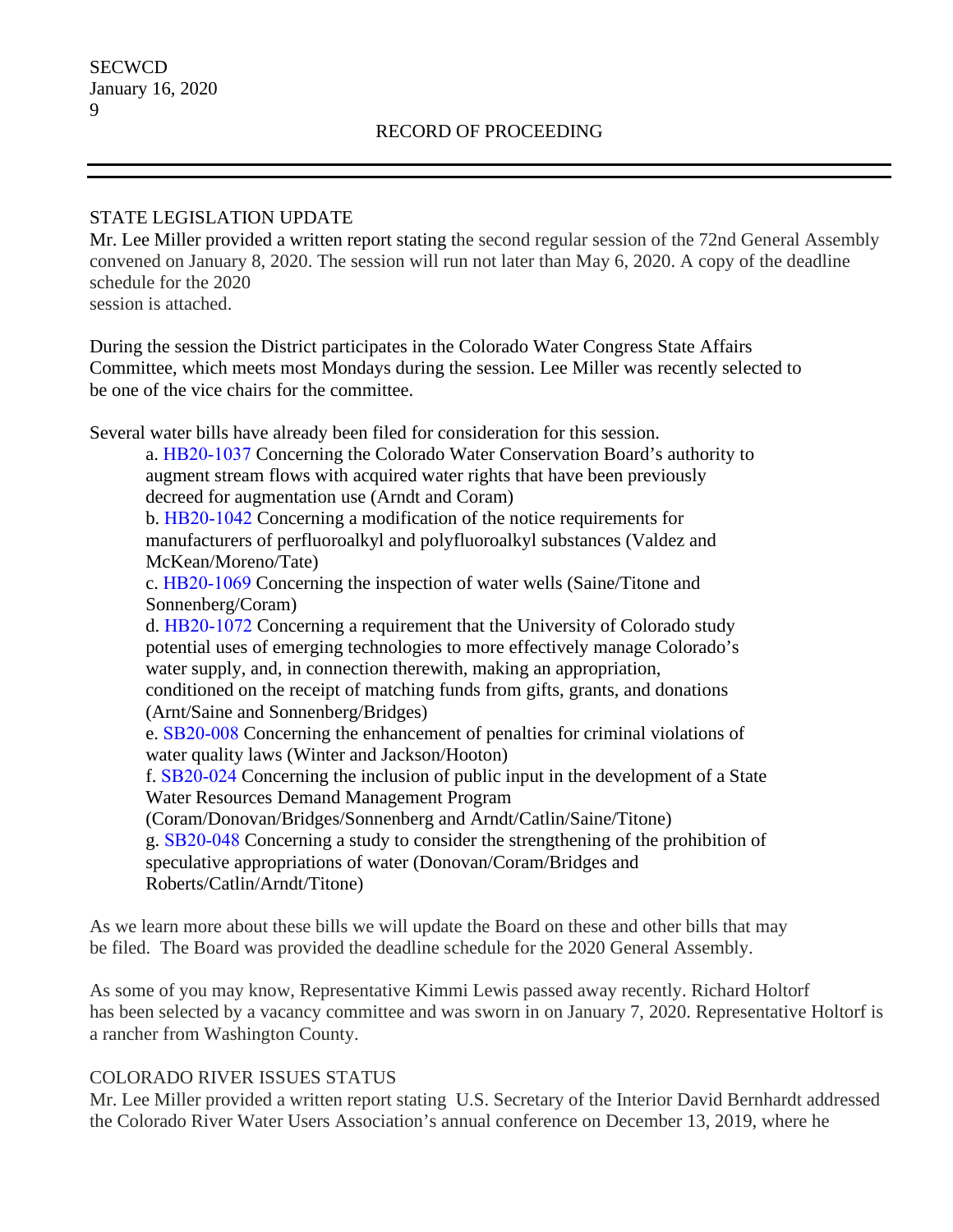announced that the Department of the Interior will immediately begin work on a new report that will analyze the effectiveness of current Colorado River operational rules (2007 Interim Guidelines) to ensure continued reliable water and power resources across the Southwest—a year ahead of when the current rules require the report.

The Upper Colorado River Commission (UCRC) held its regular meeting on December 11, 2019, in Las Vegas. UCRC Legal Committee will meet on January 14, 2020, in Salt Lake City, to discuss matters related to the assessment (review) of the 2007 Interim Guidelines, including confidentiality issues. Lee Miller is a member of the Legal Committee and will attend the meeting.

The Colorado Water Conservation Board (CWCB) has been proceeding with Demand Management workgroups meetings since August. Summaries of the workgroups meetings can be found at: <http://cwcb.state.co.us/water-management/Pages/DemandManagement.aspx>

# **INFORMATIONAL ITEMS:**

The Board was provided written material on the following topics, which were posted to the Board website:

- Water Court Resume
- Director Appointment
- 2020 Annual Meeting Calendar
- 2020 Board Meeting Schedule
- Special Water Counsel Legal Report
- Colorado Rural Water Association Conference
- Family Farm Alliance Conference
- DARCA Conference
- NWRA Federal Water Issues Conference
- Arkansas River Basin Water Forum

President Long asked if there were any other matters to come before the meeting, and hearing none, adjourned the meeting at 10:45 a.m.

Respectfully submitted,

Patty Rivas Administrative Support Associate \_\_\_\_\_\_\_\_\_\_\_\_\_\_\_\_\_\_\_\_\_\_\_\_\_\_\_\_\_\_\_\_\_

Secretary